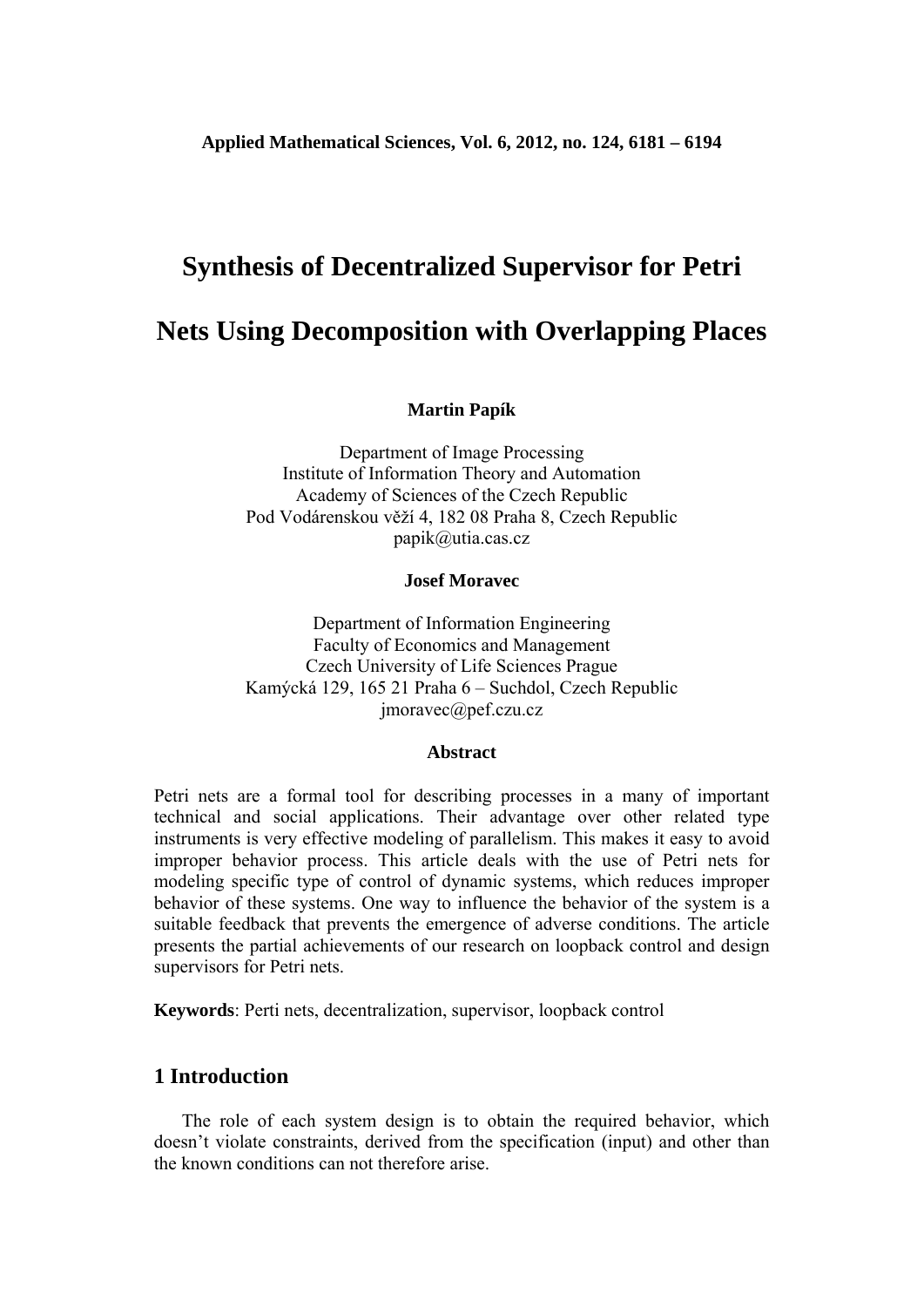This required behavior enforces the implementation of additional implementation so-called supervisor, which can be placed to an existing design as software code or hardware.

Information and communication technologies presently represent one of the main competitive advantages of each organization doing business in almost every sector of the economy. Properly designed, stable and functional information system may be a key competitive advantage (in case of errors can be an disadvantage) the sector.

## **2 Objectives**

 The aim of this article is show how you can more accurately manage the ongoing complex process, which is modeled by Petri nets. The Petri net will be seen as a discrete event control system.

Supervisors will consist of places that will be connected to the transition process Petri nets. The purpose of the proposed procedure is to eliminate the illicit network of process conditions. Specifically, the generation of the invariant points and crossings proposed feedback control. Design of control generating constraints. These constraints are expressed using equality, inequalities or logical expressions, which may include a vector marking of Petri nets. Design of control is the numerical solution given by the algebraic equality and inequality or of logical statements. The solution, which the authors of this acrticle concludes, makes it possible to the construction supervisor, when the number of its places (in the description using Petri nets) is a linear function of the number of constraints that must be followed. This property is the proposed solution ensures that growth isn't disproportionate to the complexity of supervisors and the cost of the construction supervisors will be significantly reduced.

To model the processes controlled Petri nets are used in accordance with the following definition.

Definition: **Petri net** is arranged five  $N = (P, T, H, w, k)$  where:

1. (*P*, *T*, *H*) is weakly connected bipartite graph in the convention 2 and 3.

Where  $(P \cup T, H)$  is graph, sets of nodes *P* and *T* are both nonempty and mutually disjoint and the edges in *H* connecting only nodes from different sets of decomposition  $P \cup T$  sets of all verticles of this graph.

2.  $w : H \to N^+$  is mapping the set of all edges in the set of natural numbers, determining the weight of each edge in the graph.

*3. k* : *P* → *N* ∪ {∞} is mapping, which assigns each place a non-negative whole number or symbol  $\infty$ , which determines the capacity of the site.

**Acceptable marking Petri nets** (for the purposes of this work only for short marking Petri Nets)  $N = (P, T, H, w, k)$  is any depiction  $m: P \rightarrow N$  of set P all *palces of P* Petri net *N* into a set of non-negative integers, which satisfies the condition  $m(p) \leq k(p)$  for all  $p \in P$ . For each Petri net select one of its authorized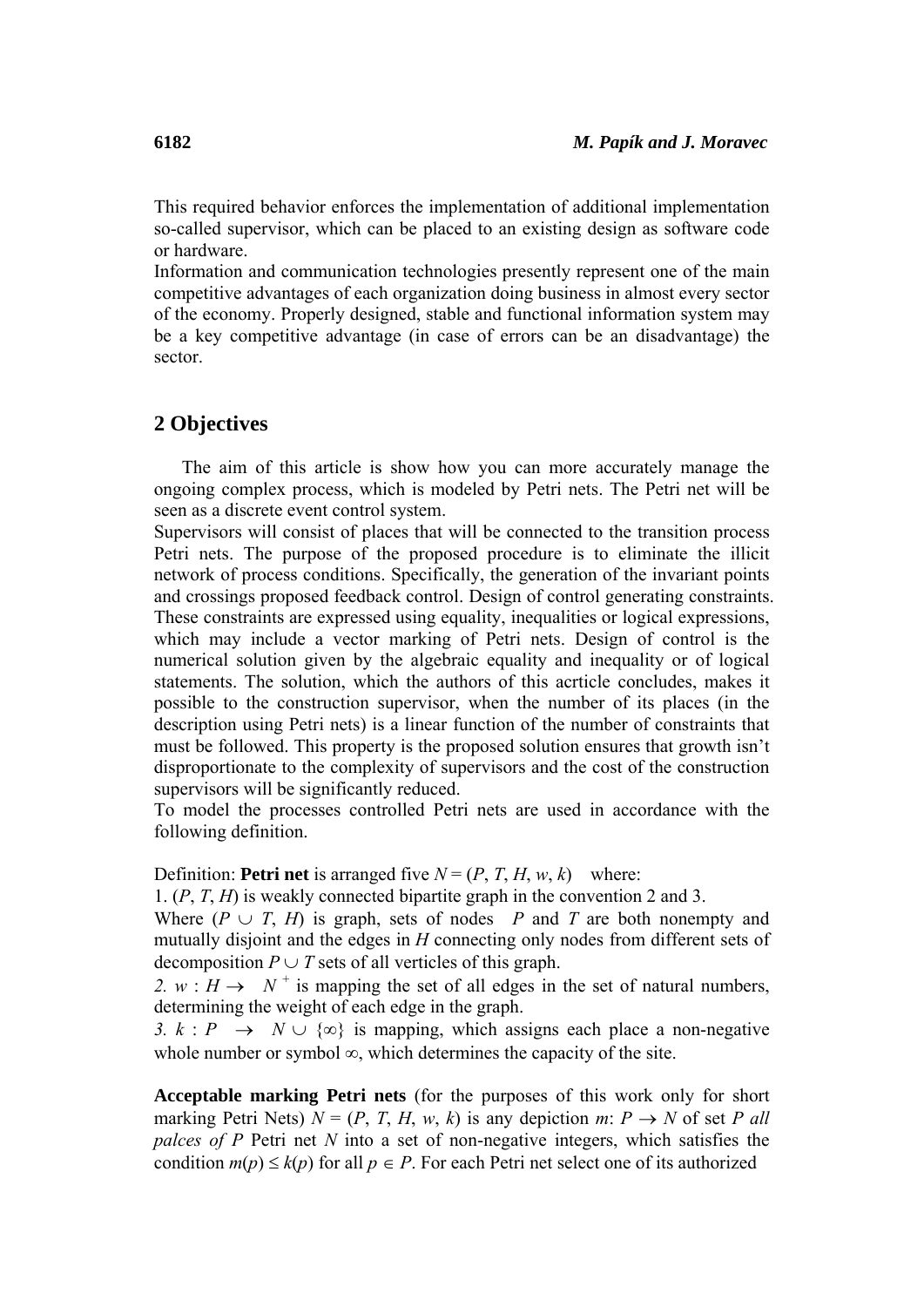marking  $m_0$ , declaring that the initial marking of Petri nets.

Let  $N = (P, T, H, w, k)$  is Petri net. For each of the transition  $t \in T$  sign  $\mathbf{r} =$  ${ p \in P : (p; (p, t) \in H) \text{ the set of all places, which leads to a transition edge } t }$ and  $t' = \{ p \in P : (p : (p, t) \in H) \}$  the set of all the places in which a leading edge of a transition *t*. Transition  $t \in T$  is called a feasible transition at marking *m*, if for all  $p \in \text{A}$  *t* is true that  $m(p) \leq w((p, t))$  and simultaneously for all  $p \in t^{\infty}$  $an{p} \leq k(p) - w((t, p)).$ 

If *t* ∈ *T* is feasible transition Petri nets with marking *m*, then the marking of Petri nets for the switch, also called immediately to the marking *m*´ is defined for all *p* ∈ *P* as follows:

$$
m'(p) = \begin{cases} m(p) - w(p, t), & \text{if } p \in \mathbf{t} + t^*, \\ m(p) + w(t, p), & \text{if } p \in t^* \div t, \\ m(p) - w(p, t) + w(t, p), & \text{if } p \in \mathbf{t} \cap t^*, \\ m(p) & \text{in other cases} \end{cases}
$$
(3.5)

**Implementation of transition**  $t$  from marking  $m$  to marking  $m'$  we write symbolically  $m|t\rangle m'$ .

Let M be the set of all permitted signs of network *N*. For given marking  $m \in M$ mark  $\lceil m \rceil$  intersection of all subsets of  $N \subset M$ , which is valid for both:

(1) *m* ∈ *N*.

(2) If for some transition  $t \in T$  and some marking  $n_1 \in N$  is  $n_1 \lceil t \rangle n_2$ , then is also  $n_2 \in N$ .

This set  $\lceil m \rceil$  is called the set of reachable markings of Petri nets marking *m*. If a fixed initial marking  $m_0$  of Petri net *N*, then  $\lfloor m_0 \rfloor$  is called a reachable marking set of network *N*, or whether the state space of Petri nets.

Let  $N = (P, T, H, w, k)$  is a Petri net. Note  $np = \text{card}(P)$  as count of places and  $nt =$  $card(T)$  as count of transition in this Petri net. Places and transitions to organize freely, and we will continue to be marketed after a row  $p_1, p_2, ..., p_{np}$  a  $t_1, t_2, ..., t_{nt}$ .

For simplicity, we can identify place and transitions in the network, by the help of serial numbers (indexes). If the entries of matrix algebra appears a k-member vectors, we will consider a matrix with k rows and one column (called "column vectors").

Remember too, that the Petri net as a simple graph (no multiple edges) and weakly connected. The set of edges *H* of Petri net is then subset of set  $P \times T \cup$  $T \times P$ .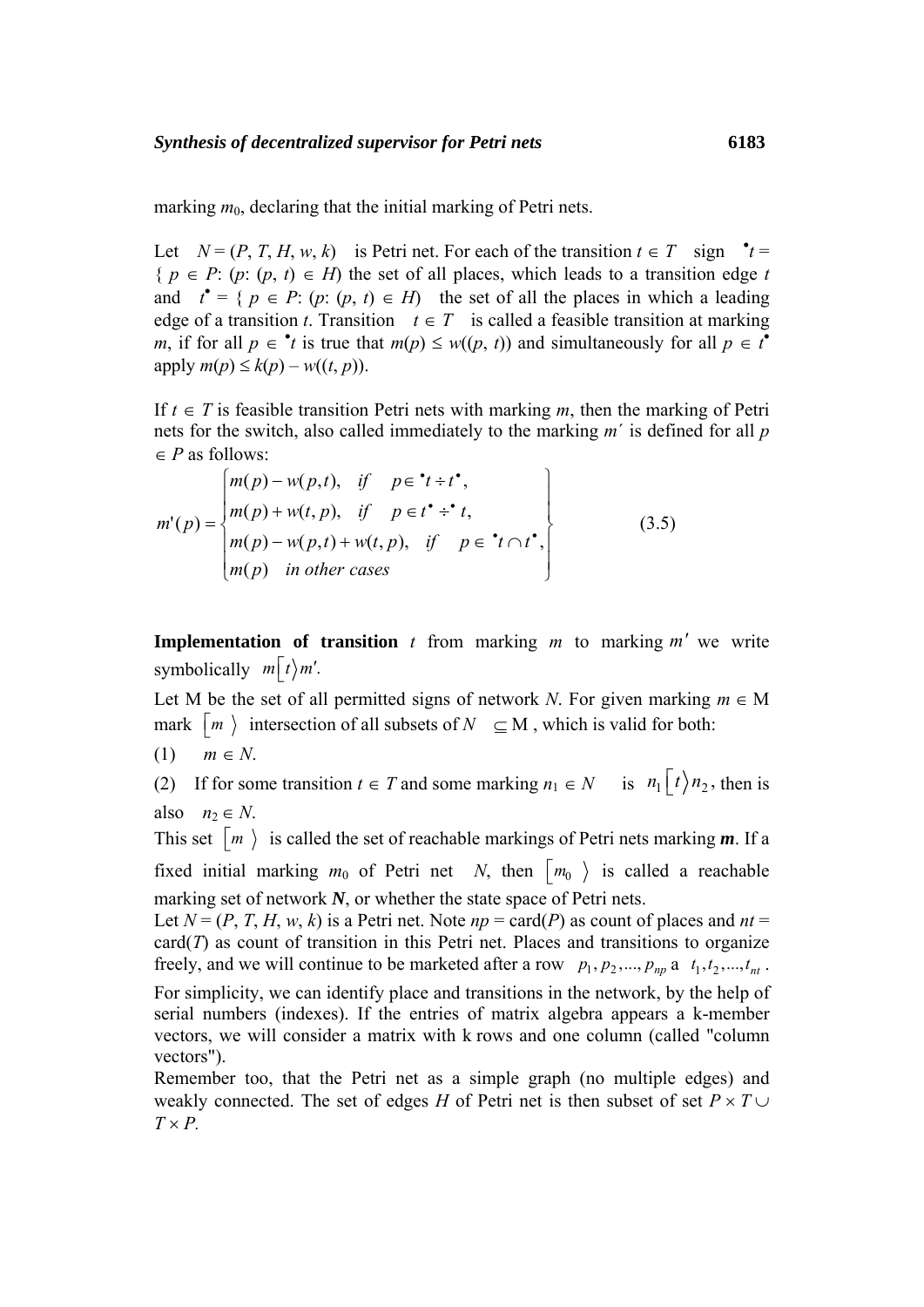Let  $N = (P, T, H, w, k)$  is Petri net. **Input matrix of Petri net** N is a matrix with  $n_P$  rows and  $n_T$  columns expressing views  $F$ , which display  $P \times T$  to *N*, or  $\{1, \ldots, np\} \times \{1, \ldots, nt\}$  to *N*, defined as a relationship  $F^-(p,t) = w(t, p)$ , where  $\underline{w}(p,t) = \{w(p,t) \text{ pro } (p,t) \in H \text{ for } p(t) \neq p \text{ for } (p,t) \in H \text{ for } p(t) \neq 0 \text{ for } t \neq 0 \text{ for } t \neq 0 \text{ for } t \neq 0 \text{ for } t \neq 0 \text{ for } t \neq 0 \text{ for } t \neq 0 \text{ for } t \neq 0 \text{ for } t \neq 0 \text{ for } t \neq 0 \text{ for } t \neq 0 \text{ for } t \neq 0 \text{ for } t \neq 0 \text{ for } t \neq 0 \text{ for } t \neq 0 \$ matrix of *np* rows and <u>nt</u> columns expressing view  $P \times T$  do *N*, or  $\{1, ..., np\} \times$  $\{1, ..., nt\}$  to *N*, defined as a relationship  $F^+(t, p) = \overline{w}(t, p)$ , where  $\overline{w}(t, p) = \left\{ \begin{matrix} w(t, p) \text{ pro } (t, p) \in H \\ 0 \text{ pro } (t, p) \notin H \end{matrix} \right.$ 

Input matrix  $F$  of Petri net *N* is called *Pre*(*N*), and the output matrix then called *Post*(*N*).

**Flow matrix**  $F$  of Petri net  $N$  is matrix of type  $(np, nt)$ , whose elements are ordered tuples  $(w(p,t), \overline{w}(t, p))$ , expressing  $P \times T$  view, or  $\{1, \ldots, np\} \times$  $\{1, ..., nt\}$  to  $N^+ \times N^+$ . Then  $F(p, t) = (\underline{w}(p, t), \overline{w}(t, p))$ .

**Matrix of changes** *D* of Petri net *N* also called incidental matrix or matrix of Petri net *N*, is defined as matrix of type (*np*, *nt*) defined by relationship

 $D(p, t) = W(p,t) - \overline{W}(t, p)$  views expressed  $P \times T$  to *I*. Then  $D = Post(N) -$ *Pre*(*N*).

For the definition of Petri Nets in this part were used sources [7],[2],[5].

## **3 Invariants**

For our goal will be essential to find and use in Petri nets so-called invariants. Invariants describe a situation where some objects are invariant for certain events. We can find the properties of Petri nets, which depends only on the topology of the Petri net, not on the initial marking, there are two types of invariant:

Invariant of places in Petri network is a set of places where the sum of all marks is always constant. This invariant can be described by a *np* row vector *X*, where *np* is the count of places in Petri nets, whose nonzero entries correspond to places that are invariant to some places. Each vector  $X$ , which satisfies the following condition:

 $m^t X = m_0^t$  $(3.6)$ 

where  $m_0$  is initial marking of Petri net and  $m$  represents the following notations defined invariant of places. According to the above equation means that the sum of all brands in the invariant positions remain constant for all markings, and this sum is determined by the initial marking of Petri nets. Invariant of places are defined by all vectors of integers, satisfying the condition:

 $X^t D = 0,$  (3.7)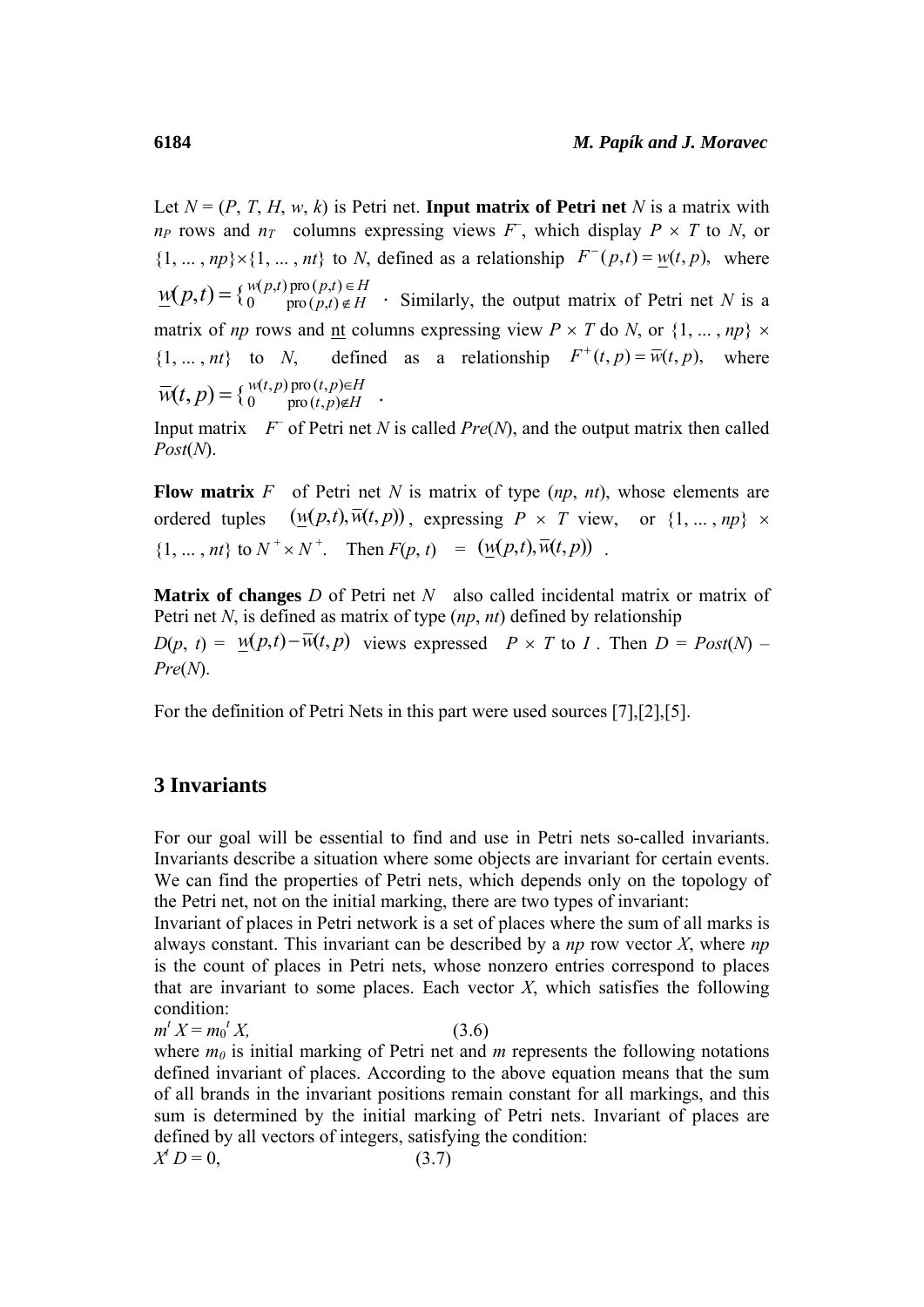where *D* is matrix type of  $(np \times nt)$  describes changes in Petri net as defined in 3.21.

Solved the problem can be formulated as follows:

Given Petri net  $N = (P, T, H, w, k)$  and subset  $Q \subseteq P$  of selected places of this net. The condition of admissibility *j j*  $p_i \in Q$  $m_i \leq b$  $\sum_{p_j \in Q} m_j \le b$ , where *b* is given integer and  $m_j$  is

count of makrs in place *pj*.

The aim is to:

Deduce method of supervisor construction modeled by Petri net generating invariant of places in the network for following basic structures: centralized supervisor

decentralized supervisor for complex Petri nets

illustrate the method of solved examples and simulations.

Cyclic Petri nets are common Petri nets which are T-systems, namely cyclic marked graphs as defined in 3.25. Petri nets which don't satisfy this condition, where there are places with multiple inputs or outputs are called non-cyclical. For cyclic Petri nets were designed centralized supervisors by Antsaklis and Moody in [5]. The principle of the proposal is as follows.

# **4 The description of the calculation**

Similarly, all invariants of places that satisfy the condition by *L*  $m_p \leq b$ , and have incorporated an additional (free) variable  $m<sub>c</sub>$ , can be expressed in matrix form as follows:

 $L m_p + m_c = b$ , (4.4)

where  $m_c$  is vector  $nc \times l$ , that represents the marking of control places.

Invariant of places defined by  $m_i + m_j + m_c = 1$ , must satisfy the condition of equality invariants  $m_i + m_j \leq 1$ . The following equality matrix is equality for all invariant of places invariant described in (4.4)

$$
X^{t} D = (L I) \begin{pmatrix} D_{p} \\ D_{c} \end{pmatrix} = 0 \Leftrightarrow
$$

 $LD_p + D_c = 0 \Leftrightarrow$  $D_c = - L D_p$ , (4.5)

where *I* is the *nc* dimensional unit matrix. The  $D_c$  matrix reduces the edge that connect the control places in transitions in process Petri net. This is due to a procedural model of Petri nets matrix  $D_p$  and restriction  $b$ , which must comply with the process. The managing member of Petri nets is defined by  $(4.5)$ .

The initial marking of Petri net supervisor can also be calculated. Initial marking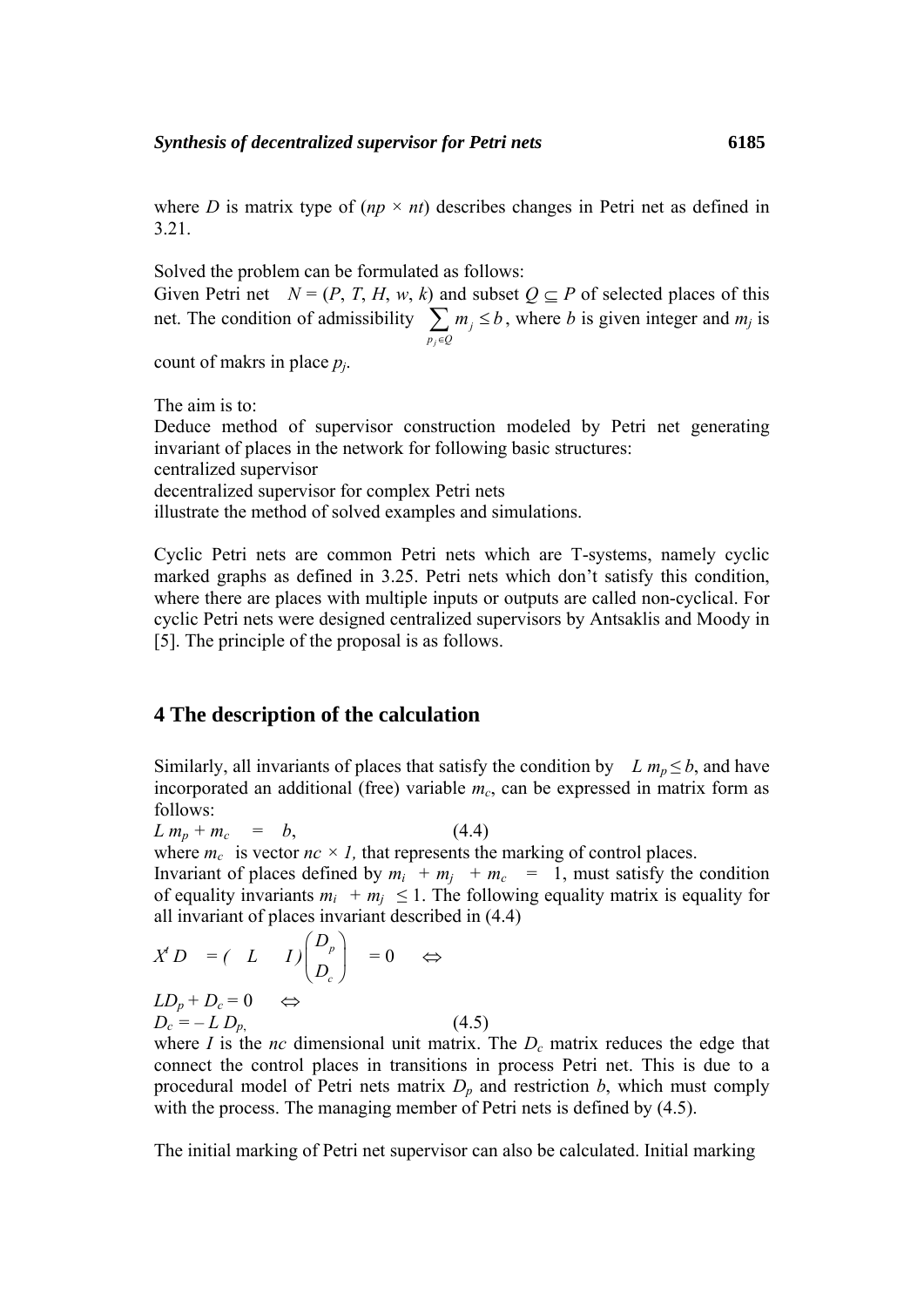of control places  $m_{c0}$  must be invariant of places where equality by (4.4) are satisfied and depends on the initial Petri net marking process, which participates in invariant of places. Equation (4.4) can be written in the form of the initial vector notation:

 $L m_{p0} + m_{c0} = b \Leftrightarrow$  $m_{c0} = b - L \, m_{p0}$  (4.6) The following is a summary theorem that describes the design supervisor for the

**Theorem: Synthesis supervisor.** If the true relationship *b – L m<sub>p*0</sub>  $\geq$  0, then

supervisor  $D_c \in I^{nc \times nt}$ , (4.7) with initial marking  $m_{c0}$  is determinated by following matrix  $D_c = -L D_p$  $m_{c} = b - L \, m_{p0}$  (4.8) activates restriction  $Lm_p \leq b$  for the system in closed loop with the marking

$$
D = \begin{bmatrix} D_p \\ D_c \end{bmatrix}
$$
  
\n
$$
m = \begin{bmatrix} m_p \\ m_c \end{bmatrix}
$$
  
\n
$$
m_0 = \begin{bmatrix} m_{p0} \\ m_{c0} \end{bmatrix}
$$
\n(4.9)

Authors of the paper generalize design of supervisor on the basis of invariants included in systems described by cyclic Petri nets and also acyclic systems.

For acyclic Petri net is a supervisor synthesis is based on the definition of incidence matrix *Dp*, where transitions are defined by edges between places. The concept of incidence matrix can be generalized by the inclusion of input transitions, ie transitions entering one of the place of Petri nets, but no specific entry. Further generalization concerns the inclusion of output transitions, ie transitions exiting from a given Petri net place, but without entering the transition to one of the places of the network. Suppose that such transitions are controllable. This expands the initial incidence matrix  $D_p$  to incidence matrix with input and output transitions labeled *Dpn*. It has the general form

$$
D_{pm} = (D_p \ D_m), \tag{4.10}
$$

where  $D_m$  is incidence matrix of connected array of input and output transitions of the Petri net. This proposal modifies the role of supervisor for Petri nets  $N_m$  $N_m = (P, T_m, D_m, m_0),$  (4.11)

where  $T_m$  is the set of transitions instead of the original Petri nets and the set of input and output transitions. The problem is to find a supervisor  $D_{cm}$  meeting the

fully controllable transitions.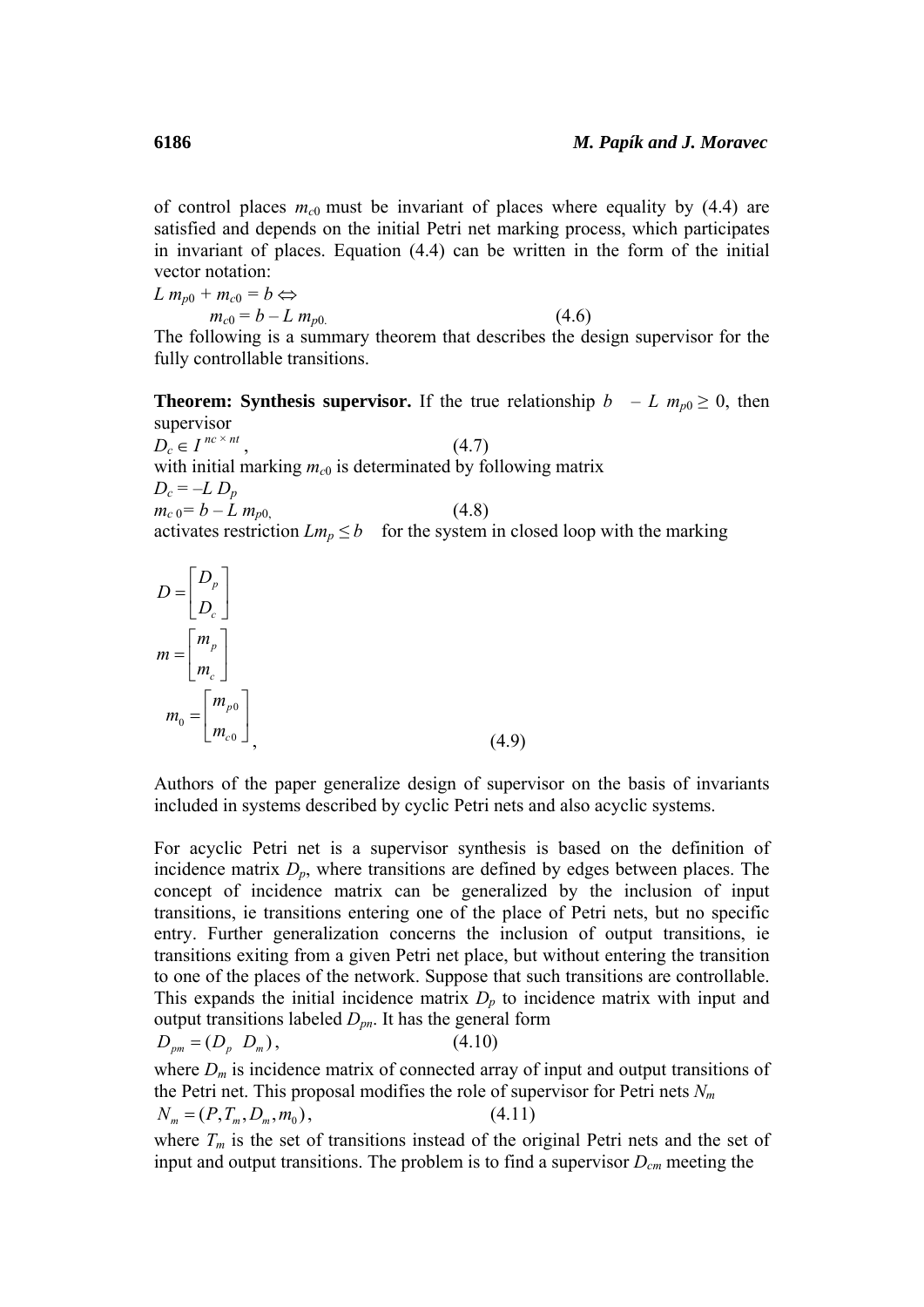specifications *L*  $m_p \leq b$ . Let  $ntm = \text{card}(T_m)$ . Synthesis of such a supervisor is similar to [6]. The following definition is true **Theorem: Synthesis supervisor.** If the true relationship of  $b - L m_{p0} \ge 0$ , then the supervisor  $D_c \in I^{nc \times ntm}$ , (4.12) with initial marking  $m_{c0}$ , is determinated by following matrix  $D_{cm} = -L D_{pm}$  $m_{c} = b - L \, m_{p0}$ , (4.13) activates restriction  $Lm_p \leq b$  for the system in closed loop with marking *pm m cm D D*  $=\left[\begin{array}{c} D_{pm}\ D_{cm} \end{array}\right]$ *p c m m*  $=\begin{bmatrix} m_p \\ m_c \end{bmatrix}$ 0 0 0 *p c m m*  $=\begin{bmatrix} m_{p0} \\ m_{c0} \end{bmatrix},$ (4.14)

assuming that the transitions with input edges of *Dcm* are controllable.

# **5 Decentralized supervisors for Petri nets**

Another generalization of the authors of the proposal obtained by the invariant supervisor for decentralized control.

Decentralization is one of the well-known methodologies focused on effective solutions to specific problems for complex systems. Decentralization global role means that the original complex problem, divide it into independent or weakly bound sub-problems so solutions to these sub-problems basically solve the global problem. The motivation for the use and development of methods of decentralization is to restrict the information structure in the feedback of the physical nature of the system or reduce the time and memory complexity

of the design procedure and implementation of control algorithms. These general advantages of the decentralized approach also applies to design supervisors for Petri nets. Models based on Petri nets allows to model the current system changes more accurately than models of automata for decentralized control, where is the story of machine based on the space of states. Petri nets model preferably the structural relations and not explicitly state space. The difference between centralized and decentralized supervisor shows schematically on following figure.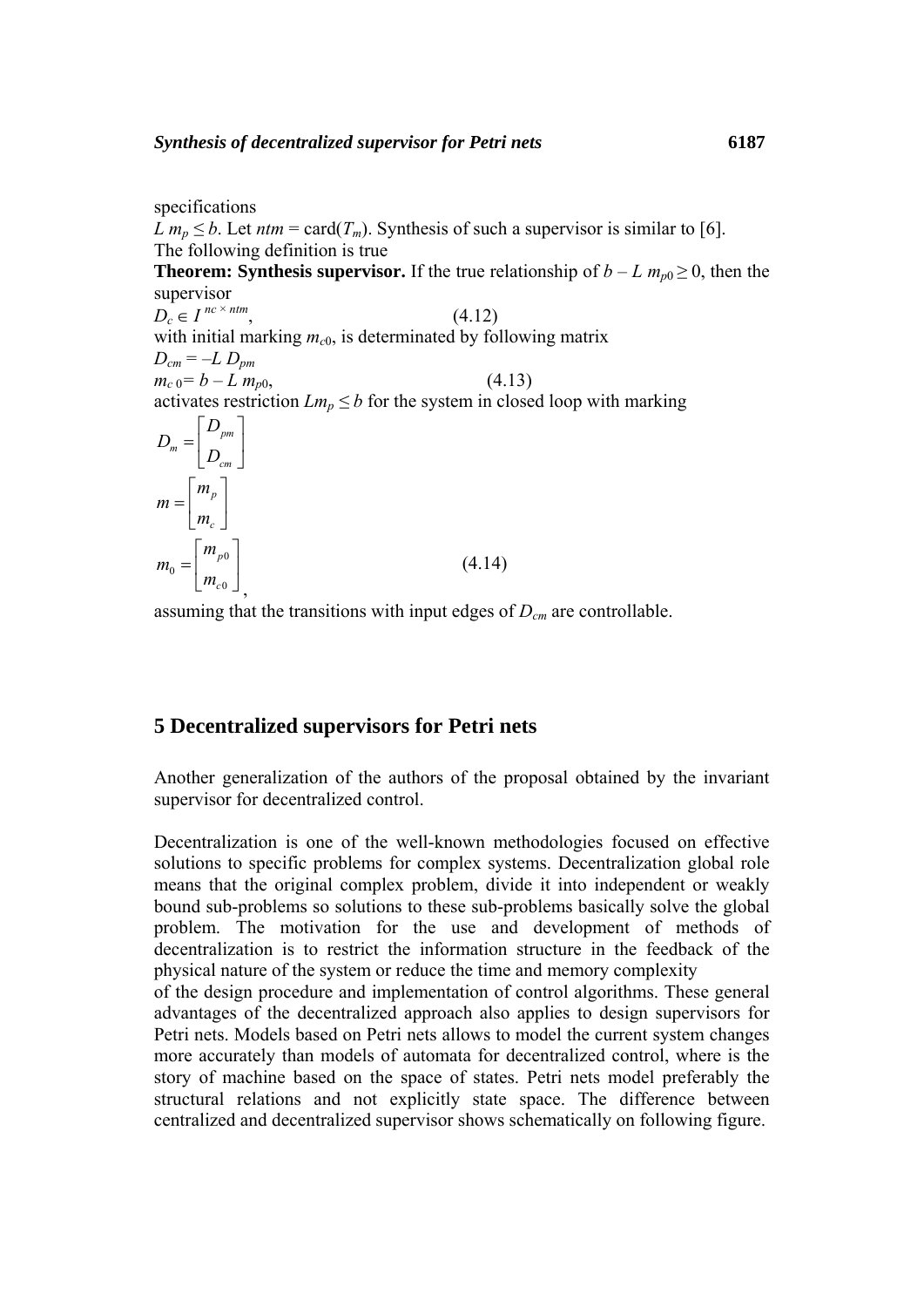

Figure 1: Difference between centralized and decentralized supervisor

The system is specified as a Petri net  $N = (P, T, D, m_0)$ . A decentralized supervisor is composed of a set of supervisors {*S*1*, S*2*,…,Sn*} each of that is capable of controlling (observing) the set of transitions driven system. To distinguish the decentralized supervisors  $S_1, \ldots, S_n$ , we will say that everyone  $S_i$  is a local supervisor. In addition, mark  $T_{0,i}$  ( $T_{c,i}$ ) as subset of the transitions of Petri nets that can be observed (control). Trinity  $(N, T_{c,i}, T_{o,i})$  we called subsystem *i*. Subsystem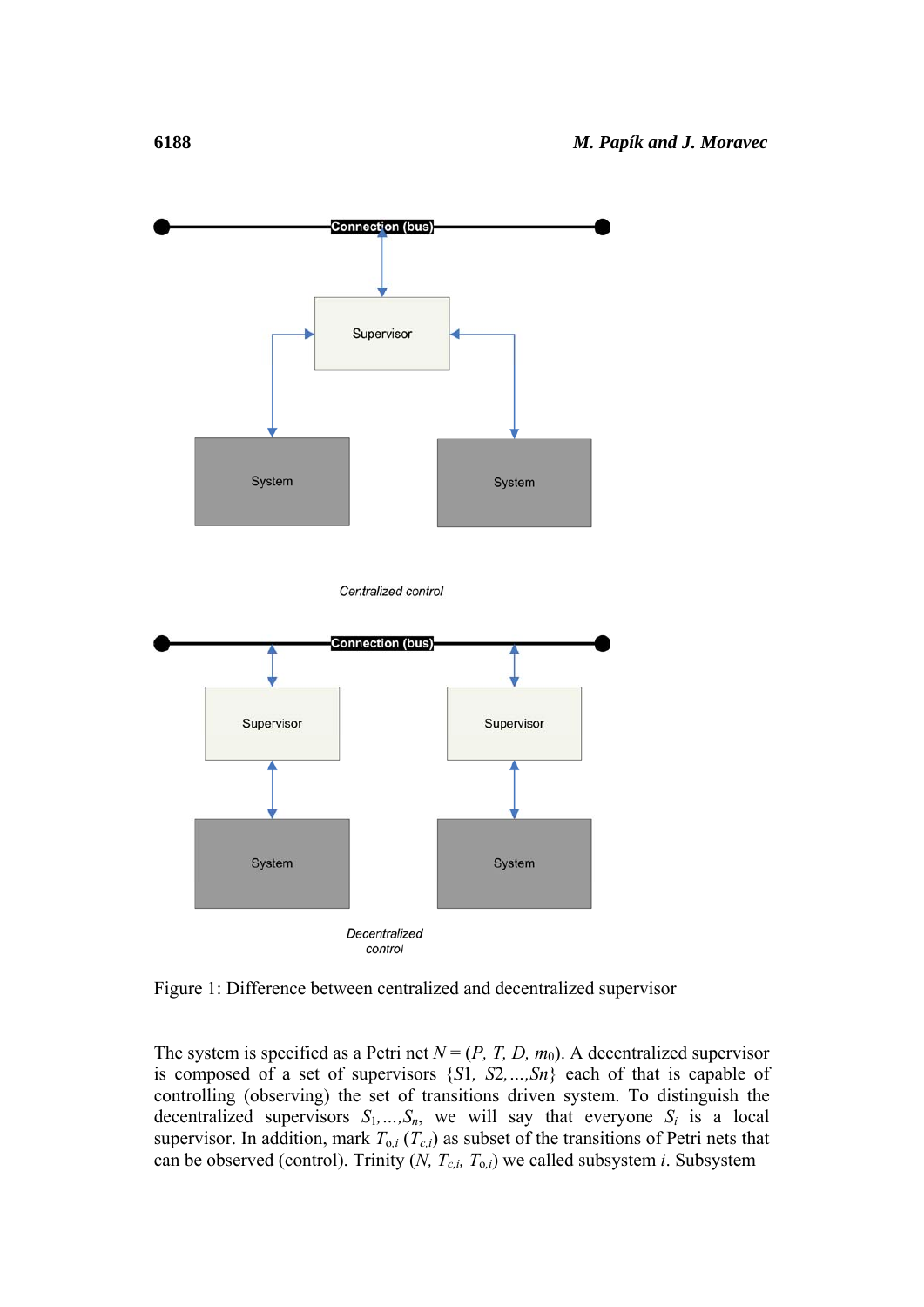represents an object of control, which is controlled by and observed by the local supervisor *Si*. The set of unobservable (uncontrolable) transitions *Si* are marked  $T_{u0,i} = T \mid T_{0,i}$  ( $T_{uc,i} = T \mid T_{c,i}$ ). The system of *N* contains subsystems with uncontrollable and unobservable transitions  $T_{uc,i}$  a  $T_{uo,i}$  marked as(*N*,  $T_{uc,i}$ , ...,  $T_{uc,n}$  $T_{uo,1}, \ldots, T_{uo,n}$ ).

We can formulate a general role of decentralized supervisor as follows:

Given a global specification sets of uncontrollable and unobservable transitions transitions  $T_{uc,1} T_{uc,2}$ , ...,  $T_{uc,n}$  a  $T_{uo,1} T_{uo,2}$ , ...,  $T_{uo,n}$ . Find a set of local supervisors *S*1*, S*2*,…,Sn*, whose simultaneously behavior ensures that the global specification is satisfied when everyone can control  $T \mid T_{uc,i}$  and observe  $T \mid T_{uo,i}$ .

The concept of admissibility of the decentralized approach to supervision is here. If we work with uncontrollable and unobservable transitions, it is necessary to ensure that control places will never try to influence uncontrollable transition in the controlled system. At the same time it is requested that no place of supervisor was not influenced or changed by activating unobservable transition in a closed loopcontrolled system. We will call this *d-admissibility* for decentralized system*.* For differentation to the case of decentralized admissibility will be called *c-admissibility* for centralized system [5].

In the case of decentralized control, we are still interested in the definition of admissibility with regard to the Petri net  $(N, m_{p0})$ , including the requirements of the assignment, and a sets of controllable and observable transitions to the different subsystems:  $T_{c,1}$   $T_{c,2}$ , ...,  $T_{c,n}$  a  $T_{0,1}$   $T_{0,2}$ , ...,  $T_{0,n}$ . In this case we call decentralized admissibility of d-admissibility. As in the case c-admissibility, we wanted to d-admissibility ensure that the decentralized supervisor can be designed for such a system. Therefore introduce the following definition.

Definition 5.1: Suppose that we have system  $(N, m_{p0}, T_{c,1}, ..., T_{c,n}, T_{0.1},...$  $T_{o,n}$ ).

d-admissibility implies that the set of subsystems  $C_s \subseteq \{C1, C2, \ldots, Cn\}$  is unempty. Then limitation is c-admissible for system  $(N, m_{p0}, T_c, T_o)$ , where  $T_c = \bigcup_{i \in C} T_{c,i}$  $T_o = \bigcap_{i \in C} T_{o,i}$  (5.1)

Set of constraints is d-admissible if every restriction is d-admissible.

Furthermore, there is no need to d-admissible constraints defined by the same set of *Cs*. Consider the restriction that is c-admissible in relation to a given subsystem 1. Then it means that the restriction is also d-admissible if we have  $C_s = \{C_1\}$ . This can further develop in a more general account, if any restriction in the form of  $Lm_p \leq b$  is c-admissible in relation to a specified subsystem, then the  $Lm_p \leq b$  is also the d-admissible. Specifically, if each subsystem has full observability and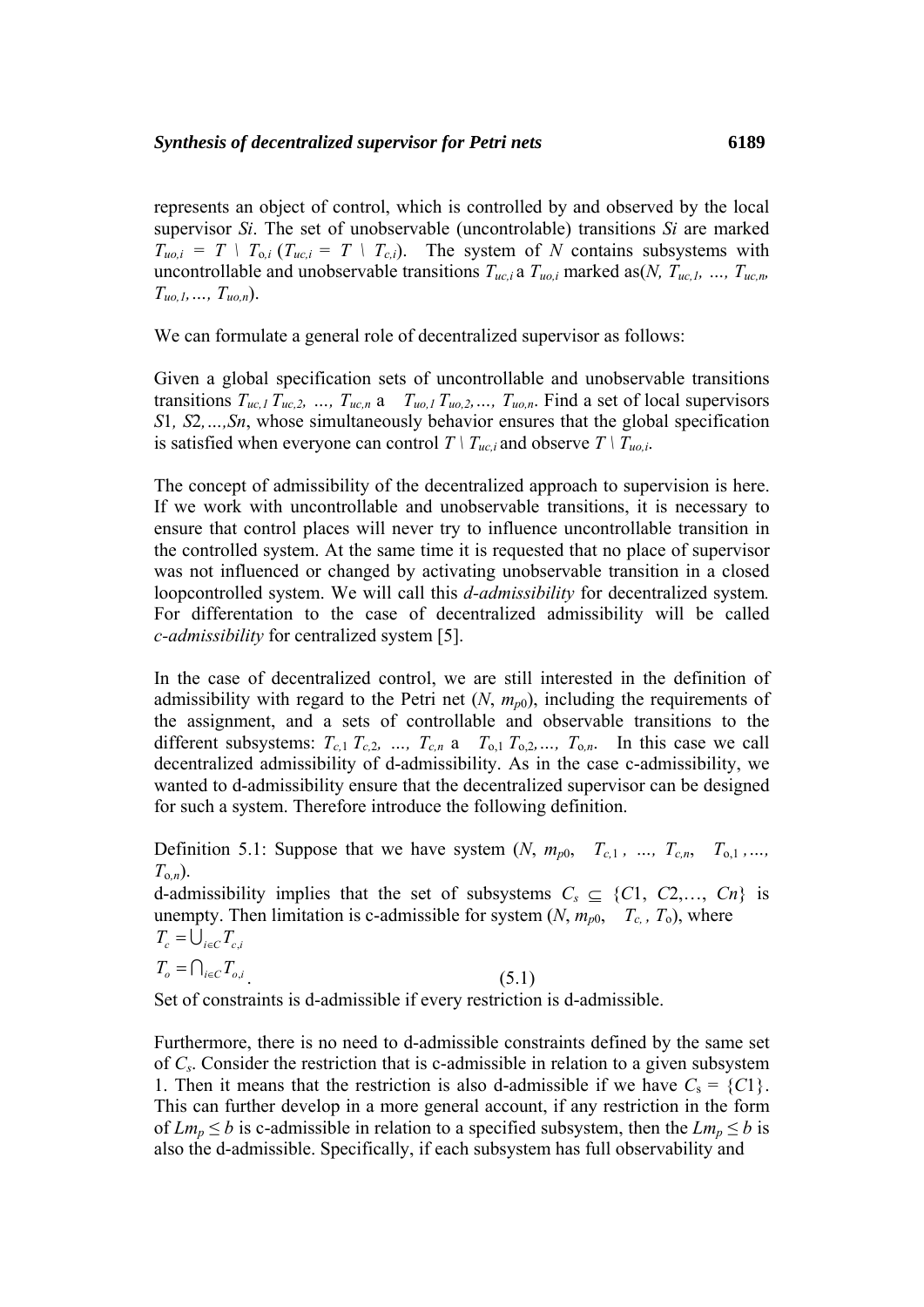every transition is controllable in relation to a subsystem, then any d-admissible constraints.

Let the given Petri net *N* with the set of all places *P*, a set of transitions *T*, the incidence matrix  $D_p$  with initial marking  $m_{p0}$ , where  $P = P1 \cup P2 \cup P3$ ,  $P1 =$  ${p_1, ..., p_{p1}},$   $P_2 = {p_{p1+1}, ..., p_{p2}},$   $P_3 = {p_{p2+1}, ..., p_{p3}}.$ Then *T* = *T*1 ∪ *T*2 ∪ *T*3, *T*1 = {*t*<sub>1</sub>, …, *t*<sub>t1</sub>},  $T2 = \emptyset$ ,  $T3 = \{t_{t1+1}, \ldots, t_{t3}\}.$ 

In this Petri net has the following assumptions: A1. All transitions are controllable and observable. A2. Transitions set T1 are only between set of places  $PE1 = P1 \cup P2$ .

A3. Transitions set T3 are only between set of places  $PE2 = P2 \cup P3$ .

A4. A set of T2 transitions between points P2 set is empty, ie, *T*2 = ∅.

Furthermore, let the restrictions specified in the standard form  $L m_p \leq b$ , (5.2)

# **6 Example**

For a given complex Petri net *N* by qualifying A1 - A4 and the constraints (5.2) is goal to design a decentralized supervisor using decomposition with overlapping places P2 using invariant points method.

### **6.1 Solutions**

The first step is to implement the decentralization of the role of Petri nets *N* and constraints (5.2) on subtasks.

First denote *P*2´ as set of points such that place *pi*´ of set *P*2´ is a duplicate of places  $p_i$  of set *P*2. Furthermore, let  $b = b_1 + b_2$ .

1. subtask. Design supervisor for Petri net *N*1(*PE*1*, T*1*, D*1*p, m*1p0), (6.1) and limitation *LE*1  $m1_p 0 \le b1$ , (6.2) 2. subtask. Design supervisor for Petri net where  $D1_p$  is determinated by sets *PE*1, *T*1 and initial marking  $m1p0 = (m_p1^t)$  $m_{p2}^t$ <sup>t</sup>)t. *N*2(*PE*2´*, T*2*, D*2*p, m*2p0), (6.3) and limitation *LE*2  $m2_p$ <sup>0</sup>  $\leq b2$ , (6.4)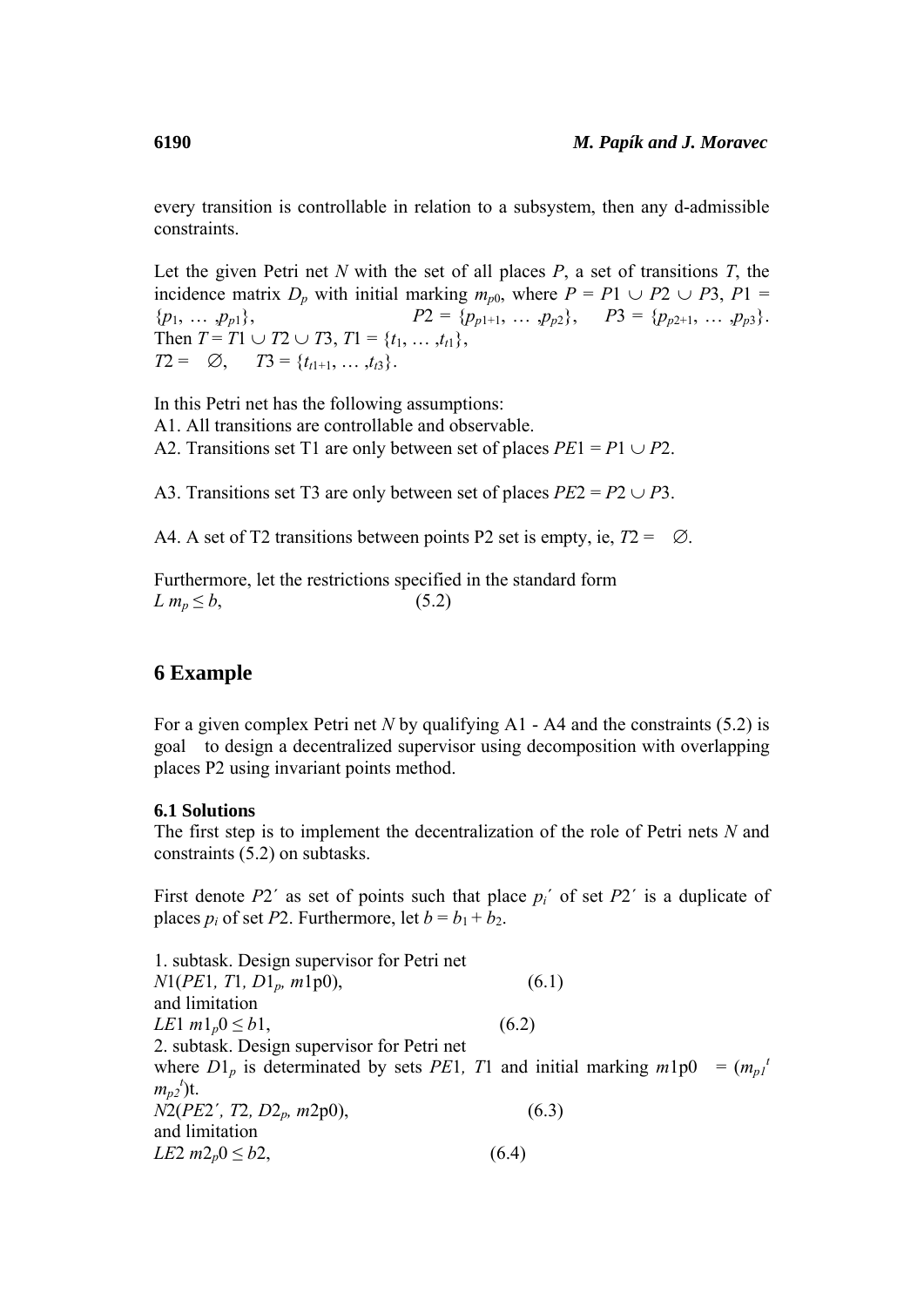where  $PE2' = P2' \cup P3$ ,  $D2_p$  is determinated by sets  $PE2'$ ,  $T2$  and initial marking  $m2p0 = (m_{p2}^t m_{p3}^t)$ t.

For both subtasks  $(6.1)$   $(6.2)$  and  $(6.3)$   $(6.4)$  now make a design of supervisor by definition 4.1. The result is a matrix  $D1_c$  and  $D2_c$ . Feedback local Petri nets provide limitations and incidence matrices have the following form

$$
D_1 = \begin{pmatrix} D1_p \\ D1_c \end{pmatrix} \qquad D_2 = \begin{pmatrix} D2_p \\ D2_c \end{pmatrix} \tag{6.5}
$$

with initial marking

$$
m1_{c0} = b_1 - LE1m1_{p0} \qquad m2_{c0} = b_2 - LE2m2_{p0} \,.
$$

Denote this feedback control Petri nets

(6.8)

$$
N1_c(P1_c, T1_c, D1_c, m1_0)
$$

 $N2_{\alpha}(P2_{\alpha}, T2_{\alpha}, D2_{\alpha}, m2_{\alpha})$  (6.7) where  $PI_c = PE1 \cup PC1$ ,  $TI_c = T1 \cup TC1$ ,  $ml_0 = (m1_{p0}^{t} m1_{c0}^{t})^{t}$ ,  $P2_c = PE2 \cup PC2$ ,  $T2_c = T3 \cup TC2$ ,  $m2_0 = (m2_{p0}^{t} m2_{c0}^{t})^t$ . *PC*1 is set supervisor 1 places and *TC*1 isset of transitions including transitions of supervisor *PC*1 and also transitions of supervisor *PC*2 and places *PE*1. Same meaning as in the Petri net  $N_1$ <sup>c</sup> has the terms of Petri nets  $N_2$ <sup>c</sup>. Denote further contraction of Petri nets and  $N1_c$  and  $N2_c$  into one network

$$
N_c(P_c,T_c,D_c,m_{c0}),
$$

make fusion of places  $p_i \in P2$  a  $p_i' \in P2'$  into one place  $p_i$ . This can be interpreted in such a way that the original place  $p_i$  in set P2 given Petri net *N* is after decomposition to the places  $p_i$  a  $p_i$  in networks N1 and N2 used for the design of supervisors returned to its original position in the network  $N_c$  to all decomposed  $p_i$ . For description of global feedback Petri net  $N_c$  using a matrix of incidence matrices for  $D_c$  determinates by matrices  $D_1_c$  a  $D_2_c$ . The representation of these matrices is as follows

1  $\epsilon_{t1}$  $11$   $D_1$ <sub>pltl</sub> 21  $\cdots$   $D_{1}$ <sub>p2tl</sub>  $\mathbf{L}_{\text{cl}}$  $D1_c$  $21/D1_{n11} \cdots D1$  $2|D1_{n21} \cdots D1$  $P1_c$ ,  $D1_{c1}$   $\cdots$   $D1$ *t*  $p_{11}$   $D_{1}$ <sub>plt</sub>  $p_{21}$   $\cdots$   $D_{1}$ <sub> $p_{2t}$ </sub>  $c \setminus D_{c}$ <sup>r</sup><sub>cl</sub>  $D_{c}$ <sub>r</sub>  $t_1$  t  $P_1(D_1, \ldots, D)$  $P2 \mid D1_{n21} \quad \cdots \quad D$  $P1_c \left( D1_c \right)$   $\cdots$  *D*  $\begin{pmatrix} D1_{p11} & \cdots & D1_{p1t1} \\ D1 & & D1 \end{pmatrix}$  $\left(\begin{array}{ccc} D\end{array}\right]_{c1} \cdots \cdots \cdots \cdots \cdots \cdots \cdots \cdots \cdots$  $\ddots$  $\ddots$  $\ddots$  $t_{t1+1}$   $t_{t3}$ 21  $D \angle_{p2t3}$ 31  $D_{p3t3}$  $\mathbf{D2}_{ct3}$  $D2_c$  $2^{r} (D2_{n21} \cdots D2)$  $3|D2_{n31} \cdots D2$  $2c \mid D2_{c1} \quad \cdots \quad D2$  $t_{1}$   $t_{1}$  $p_{21}$   $D_{2p_{2i}}$  $p31$   $D2_{p31}$  $c \left( \begin{array}{ccc} D_2 c_1 & \cdots & D_2 c_n \end{array} \right)$  $t_{t+1}$   $t$  $P2' (D2_{n21} \cdots D)$  $P3 \mid D2_{n31} \quad \cdots \quad D$  $P2_c$   $D2_{c1}$   $\cdots$  *D*  $t_{t1+}$  $\begin{pmatrix} D2_{p21} & \cdots & D2_{p2t3} \\ D2 & & D2 \end{pmatrix}$  $\left(\begin{array}{ccc} D2_{c1} & \cdots & D2_{ct3} \end{array}\right)$  $\ddots$  $\ddots$  $\ddots$ (6.9)

Overlap in the original Petri net (1) applies rows  $P2$  in  $D1_c$  and rows  $P2'$  in  $D2_c$ . Now we make row permutation in matrix  $D_1$ <sub>c</sub> suitable for subsequent presentation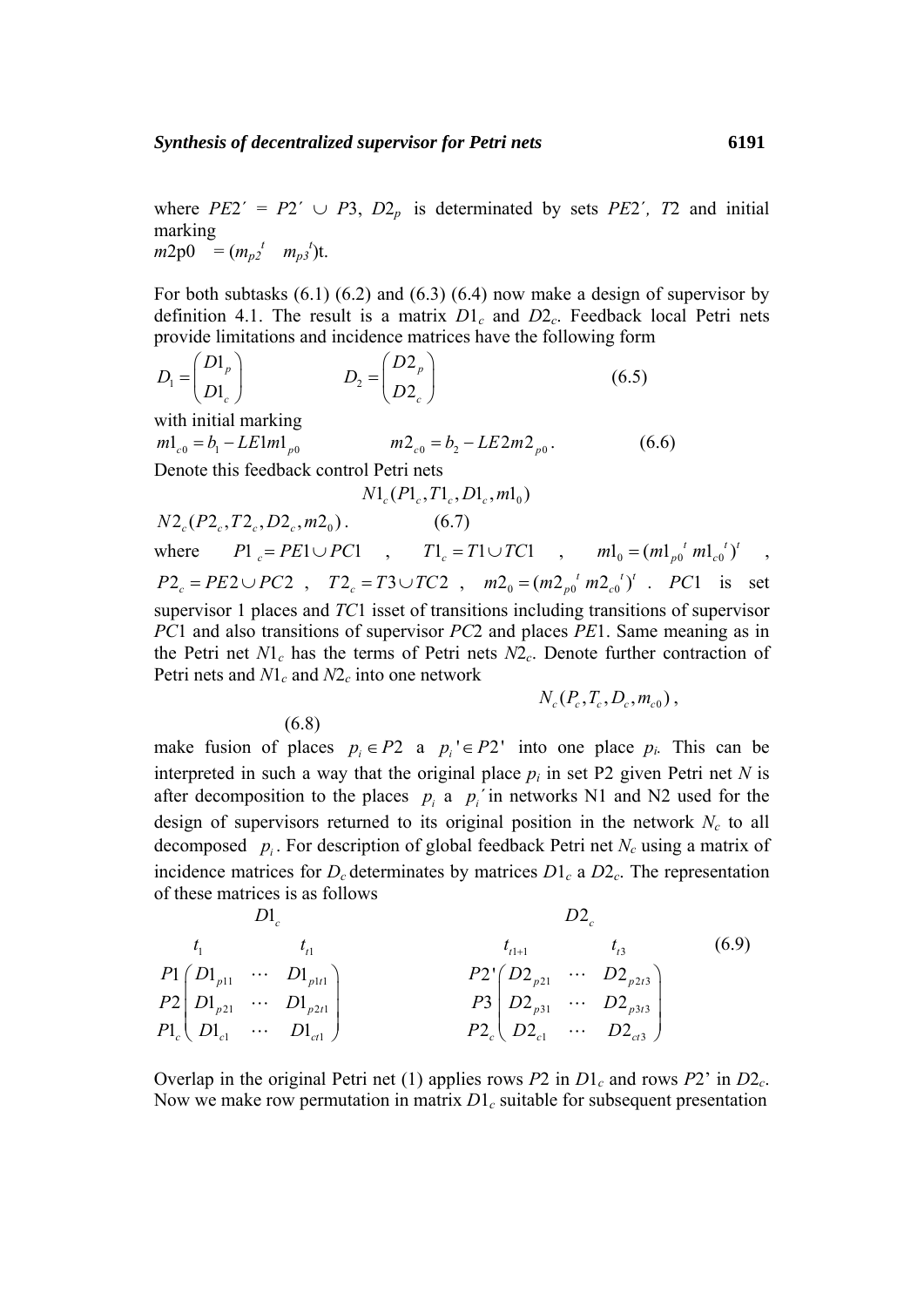$P1$  $P2 \rightarrow P1_c$  $P1_c$   $P2$ *P*1 *P* (6.10)

The purpose of this permutation is to get rows describes overlap in matrix  $D_1$ <sup>c</sup> in last position. To simplify the description still consider this a sign  $D_1^c$  by a permutation matrix. The resulting incidence matrix of Petri nets formed by network  $N1_c$  above permutation andtion, and  $N2_c$  is block diagonal matrix where for simplification denoted  $r = t_1 + 1$ .



Design of local supervisors by solving subtasks 1 and 2 leads to the desired places constraints on networks  $NI_c$  and  $N2_c$ . This raises a logical question; how becomes these invariants contractions networks  $N_1_c$  and  $N_2_c$  into network  $N_c$ . The answer is the following theorem described in bibliography [1]. Let denote a set of points  $P1I \subseteq P1 \cup PC1, PI \subseteq P2, P2I \subseteq P3 \cup PC2, PI' \subseteq P2'$  in the networks  $N1_c$  and *N*2<sub>c</sub>. Suppose that  $p_i \in PI$  has for all *i* the correspondence in  $p_i' \in PI'$ . Then  $card (PI) = card (PI)$ .

The results can be summarized in the following theorem.

Theorem: Let given Petri nets  $N1_c$ ,  $N2_c$  a  $N_c$ . If  $PII \cup PI$  are the invariant places of network  $N_1$ <sup>c</sup> and similarly  $P_2 I \cup P_1$ <sup>T</sup> are invariant places in metwork  $N_2$ <sup>2</sup><sub>c</sub>,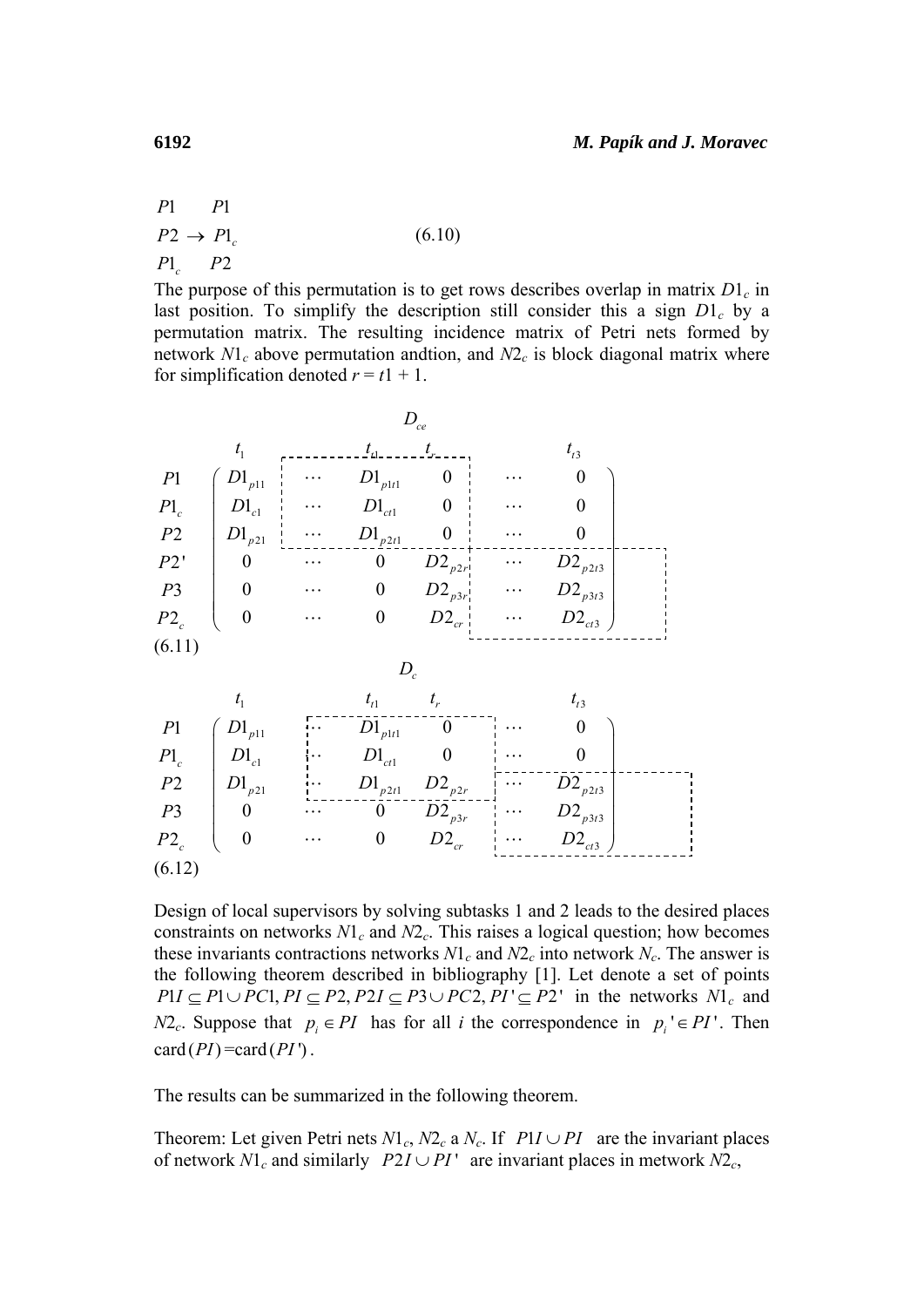then  $PI \cup PI \cup P2I$  are the invariant of a network *N<sub>c</sub>*. Furthermore, the restrictions (6.2) (6.4) and in  $N_1$ <sup>c</sup> and  $N_2$ <sup>c</sup> is satisfied by constraints (5.2) in the network *Nc*.

The following procedure leads to the following algorithm design method of decentralized supervisor subsystems overlap.

The following procedure leads to the algorithm of design decentralized supervisor for subsystems with overlap.

### **6.2 Algorithm**

We have a fully controllable Petri net N with a requirement for restriction (5.2) and satisfying the assumptions A1 - A4.

Determination of the distribution structure of the network N to subsystems with overlapping.

Expansion of Petri net N and formulation of subtasks.

Design local supervisors for proposal subtasks.

Contraction of local loopback control Petri nets N1c and N2c into global Petri net Nc.

# **7 Results**

The original work proposed method largely enhances design supervisor for complex Petri nets and simplifies design by allowing you to decentralize supervision. This gives the possibility of algorithmic design and feedback systems for these procedures has not been possible to use. Generalization of methods for acyclic networks is important for ensuring interoperability of systems operating in diverse environments and interfaces for interconnection between different systems.

Limits of the proposed method consist of two requirements:

The method presupposes the full controllability and full observability of the system modeled in Petri nets. This requirement may be modified transformation procedure for changing the constraints that are known in the literature.

The method assumes that the restriction on the behavior of the controlled system can always be expressed using matrix inequalities valid for the vector giving the number of brands in different parts of the network.

The new generalization was tested on selected examples and simulations.

**Acknowledgement.** The authors would like to acknowledge the support of the research project No. 201011130009 of Internal Grant Agency, Faculty of Economics and Management, Czech University of Life Sciences Prague.